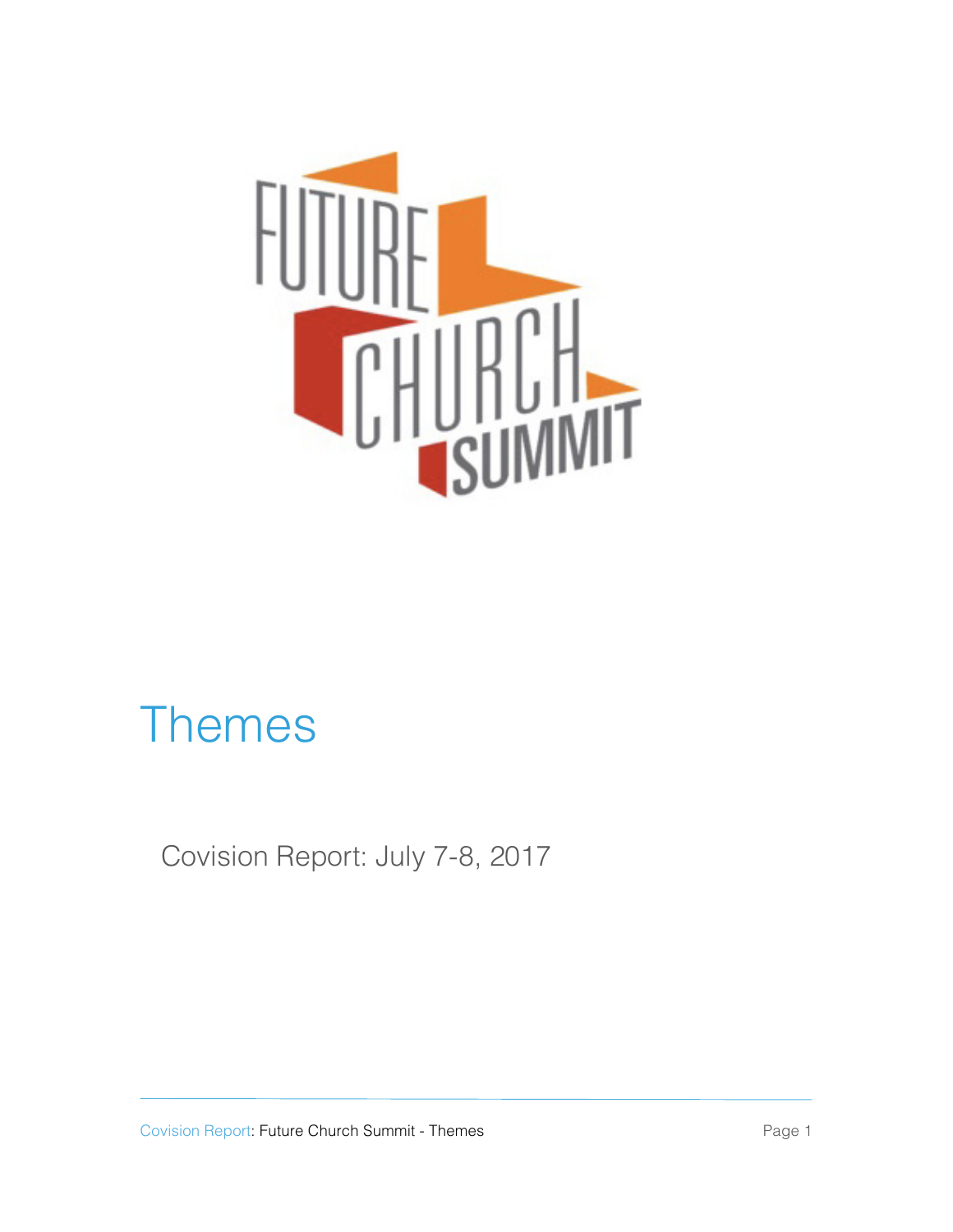## **Themes: What draws us to this faith?**

- Strong sense of community, caring and mutual connection.
- Centrality of the life and teachings of Jesus Christ
- Being a peace church: living out faith through service and justice
- We experience God's Spirit in community
- Sense of welcome and belonging, which comes from being received as family
- Priesthood of all believers, active participation in discernment and mutually sharing our gifts
- Singing our theology by making music together
- Interpreting Scripture through the lens of Jesus, together
- Mutual aid economics sharing our lives and resources with one another
- Radical orientation to Christ and nonconformity to the world.
- Faith as a voluntary choice -- Anabaptist values rather than "ethnic heritage"
- Awareness and Connection to the broader world. Emphasis on building global community. Expressing fellowship with the broader world.
- God is in the margins

## **Themes: Significant learnings from our history**

- There are important histories missing from the timeline, Latino, Asians, Russians, General Conference...
- The church reflects the culture of its members
- Continually lost groups and members over an unwillingness to accept change and embrace transition (women, cars, LGBTQ, wearing a tie, women's rights, etc.)
- Maintained many distinctives through the years ... Peace witness, Jesus focus
- Blinded to the ways that our separatism privileged us and would shape us in unexpected ways.
- Long tension between congregational and denomination bases of power
- Difficulty in finding healthy ways to engage with diverse cultures in our world.
- The movement was splintered from the beginning Its always been messy well intentioned people make mistakes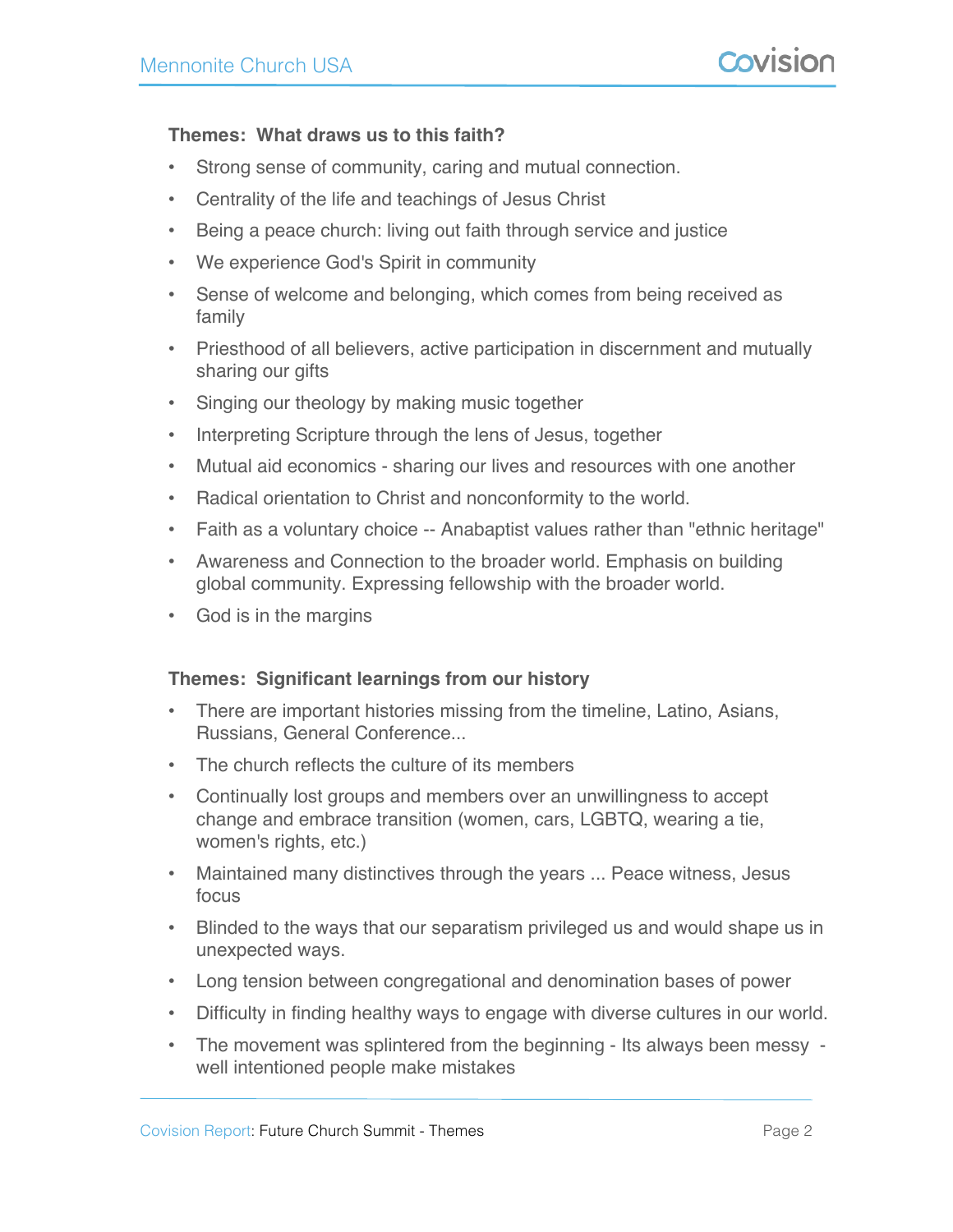#### **Themes: What might this mean for us going forward?**

- Coming to terms with, knowing about and learning from our complete, diverse histories (USA and global)
- Model humility and practice repentance. Do not repeat past and present wrongs.
- Institutional relationships might need to change. Do they have the capacity to change? And who gets to decide what those changes will be?
- Splits have happened and will continue to happen. How will we work through the tension while caring for each other?

## **Themes: Things that we affirm and take forward**

- Jesus centered community that cares for each other, studies scripture together, discerns the moving of the Spirit, and lives out our faith
- Witness for peace in time of turmoil "Saying no to War and Yes to Peace"
- Being Church in the World: Mission mindedness qualified with cultural sensitivity
	- Mission and service institutions and global engagement -- MCC, MDS, MMN, CPT, MWC
- Our struggle to become a multicultural/racial and diverse church
- Adaptation over time while maintaining our distinctivness
- Affirmation of women in ministry and the full use of women's gifts
- The Holy Spirit in worship
	- Music and Singing together
- Nonconformity to empire ("materialism and nationalism") -- speaking truth, simple living and quirkiness

## **Themes: Things to lament, transform and/or let go**

- Racism in church -- Centrality of white identity
- Boundaries of church that exclude -- insider/outsider mentality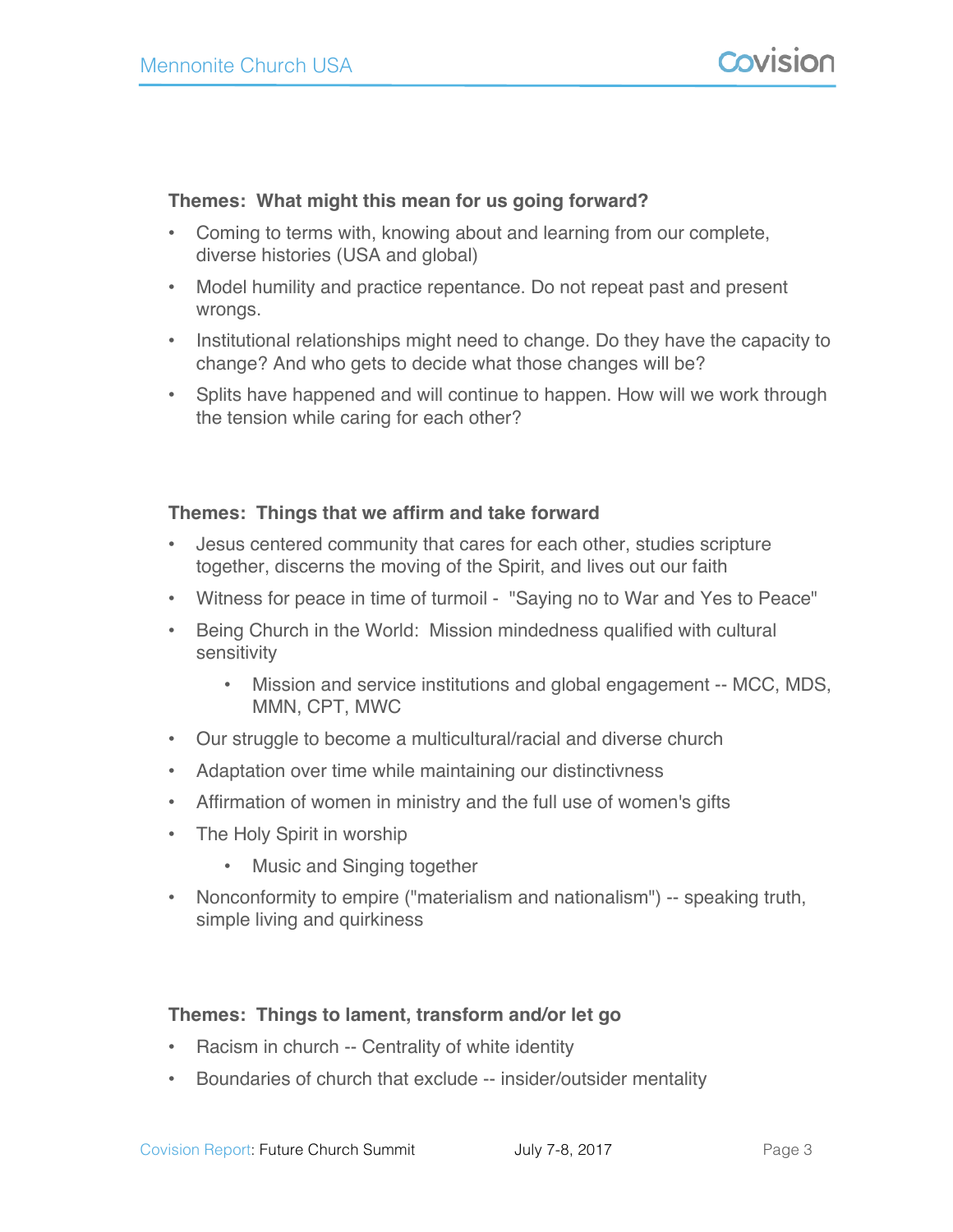- Complicity in colonialism/colonialistic approach to mission
- Painful patterns of splitting/division
- Not all stories being honored -- Difficulty in recognizing the various expressions of "being Mennonite"
	- In the Timeline exercise last night -- stories of Latinos and others were missing
- Assimilation to dominate culture and using assimilation to white Mennonite culture to deal with differences
- Passive aggressive avoidance of issues in the name of respectful dialougue
- Misuse/abuse of power -- sexual abuse, institutional, violence towards POC and LGBTQ people
- Marginalization of people of color, women, LGBTQ people
- We haven't totally merged as MCUSA; there were and are painful parts of the merger.
- Complicity and silence about process, systems and structures that cause harm
- Declining focus on spiritual vitality and formation

# **Themes: What are the implications of having diverse identities within our church?**

- More voices means we need to find more creative ways to be patient and listen.
- Diversity in our communities gives us access to a spectrum of God's gifts
- A more just distribution of power and resources in the Church and churches
	- Be mindfull of power and how it effects marginalized voices.
- We struggle together with the boundaries of our church body--regarding our biblical vision for inclusion/exclution
- Change brings a fear of the unknown (loss of friends, relationships, pushed too far)
- Staying in conversation about diversity requires spiritual discipline
- One size may not fit all. Find our niche as congregations and figure out where we can minister effectively.
- Holy spirit is present and unruly
- It's complicated, beautiful and messy all at same time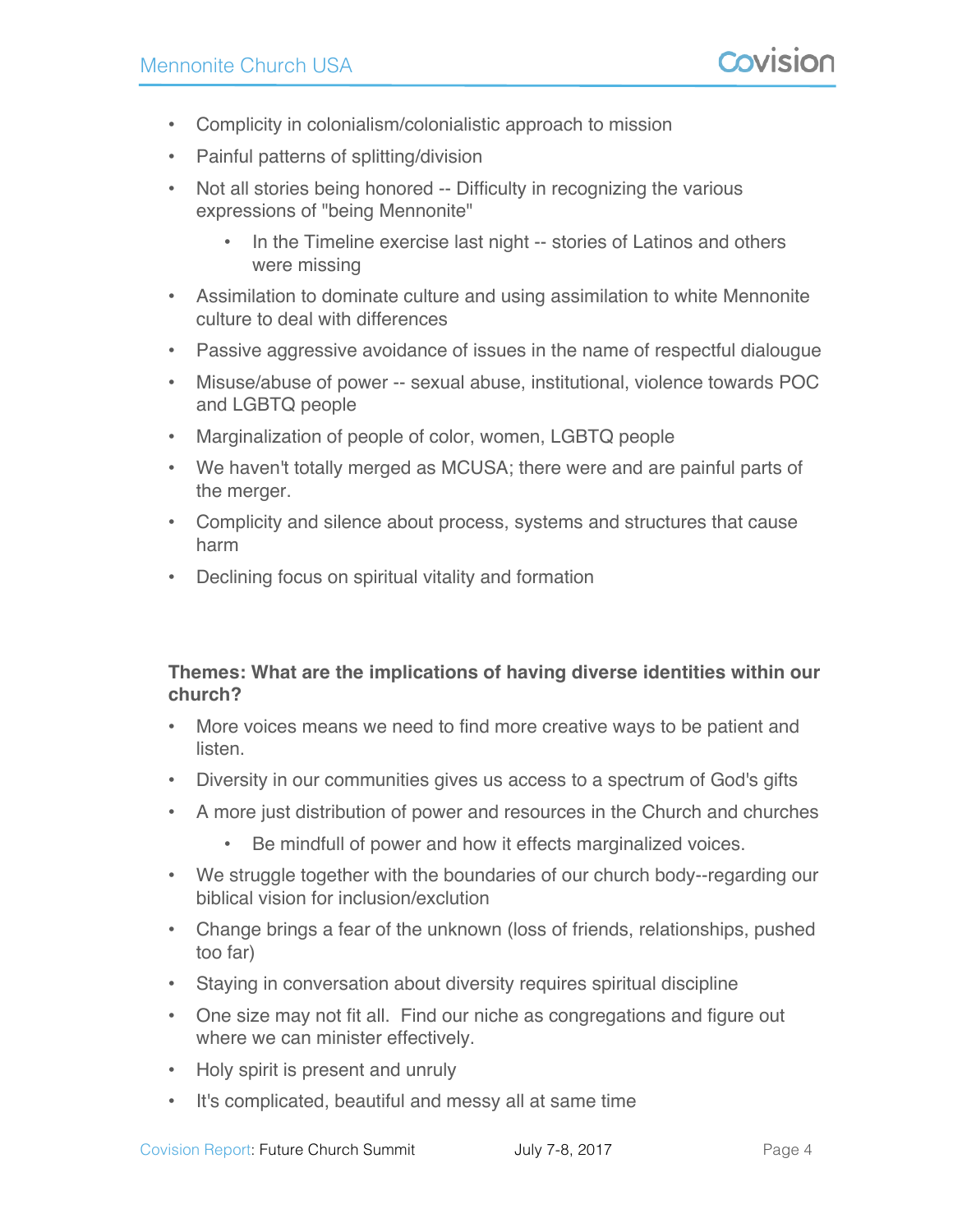#### **Themes: How can we be constructive in living with our differences?**

- Intentionally putting Christ in the center
- Choosing and celebrating diversity -- intentionally and with commitment
- Commitment to stay at the table
- Love and respect one another -- listen without judgment
- Finding methods to engage in our different stories -- taking on the responsibility to educate ourselves about race, class and economic issues
- Pay the theme team
- We need a strong center in order to embrace our diverse identities -- a common mission and vision that emerges from the whole and binds us together
- Listen. Learn. Change. Repeat.
- Diversity is complex and messy
- Diversity in action is: challenging, changing, disrupting, transforming structures and processes of power
- Creating "brave" spaces: acknowledging we'll make mistakes, accepting accountability

## **Themes: What can we take action on in response to the World's needs?**

- Economic injustice: Confronting consumerism and addressing the disparity between poor and wealthy
- Immigration: tending to the undocumented
- Isolation. Loneliness. Individualism. Polarization. Fear.
	- Entering in to solidarity with those who are fearful, oppressed and vulnerable
	- Widening economic, political, and ideologocial divisions
- Climate change/ care for creation
- Refugee crisis
- Racism
	- Racism connected to police brutality and mass incarceration
- Wars and violence
- Human rights -- women, people of color -- personal and institutional
- Interreligious relationship building (e.g. Muslims and Christians)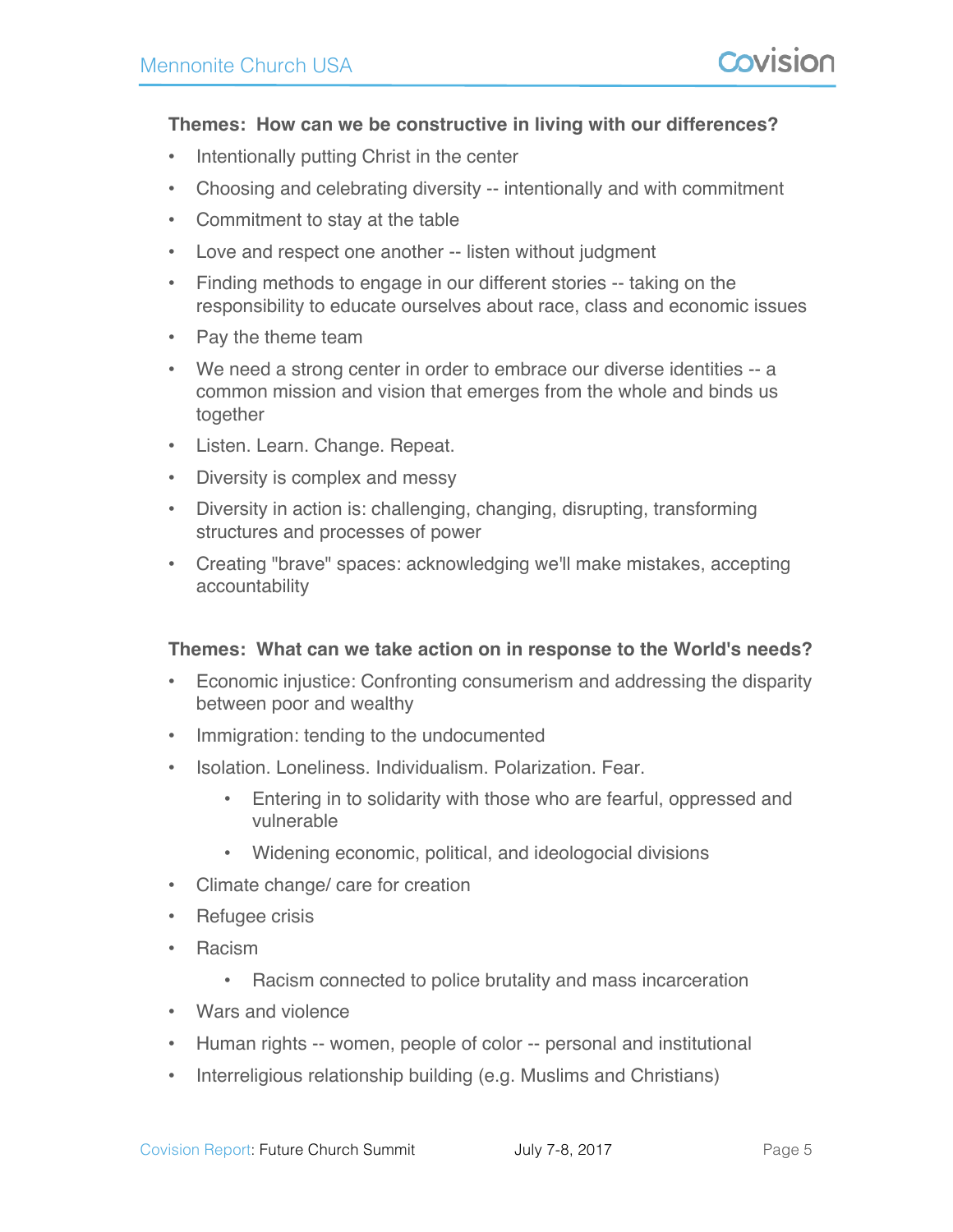- Nationalism. We need to bear witness to the Beloved Community that Christ makes possible.
- Sexual violence
- Health crises -- including mental, physical, spiritual health and drug addiction-- as well as healthcare systems that are broken and inaccessible.
- Sharing the gospel and inviting people to a faith community following Jesus
- Loving your neighbor as yourself and love your enemy as your neighbor

## **Themes: What does it mean for us to follow Jesus as Anabaptists in the 21st Century?**

- Create alternative, counter cultural communities
	- Live "upside-down" Kingdom Sermon on Mount
	- Speak truth to power, stand with the marginalized, look for Jesus on the margins
	- The church witness should be the full shalom of God-- salvation, justice, and peace together.
- Bold humility in risk taking, in repentance, in hope -- living in joy and love as a demonstration of God's love
- Start with regular immersion in Scripture and contemplative prayer, intentionally nurturing maturing spirituality
- Be a "people of the book"- continue to be a biblically based church that studies the Bible together and discerns where the Spirit is moving. Scriptures that were referenced:
	- Sermon on the Mount, Jonah, Isaiah, Micah 6:8, Psalm 136, Matthew 5, Matthew 14:22-33, Matthew 25, Luke 4, Luke 8:43-48, Luke 10:25- 37, Luke 16:1-13, Mark 2:1-12, Mark 6:31-44, John 4:1-42, John 12:1- 8, Acts 10:1--11:18, Revelation 7:9, Jesus' parables and Paul & **Barnabas**
- Partner with other Anabaptists, other denominations and other groups in shared work -- we can't do it all ourselves.
- Learn from gifts and voices of global church
- Engage creation care issues locally, nationally and globally
- Look at our structures and be willing to try new things (such as this process) that bring new voices to the table.
- Evangelical faith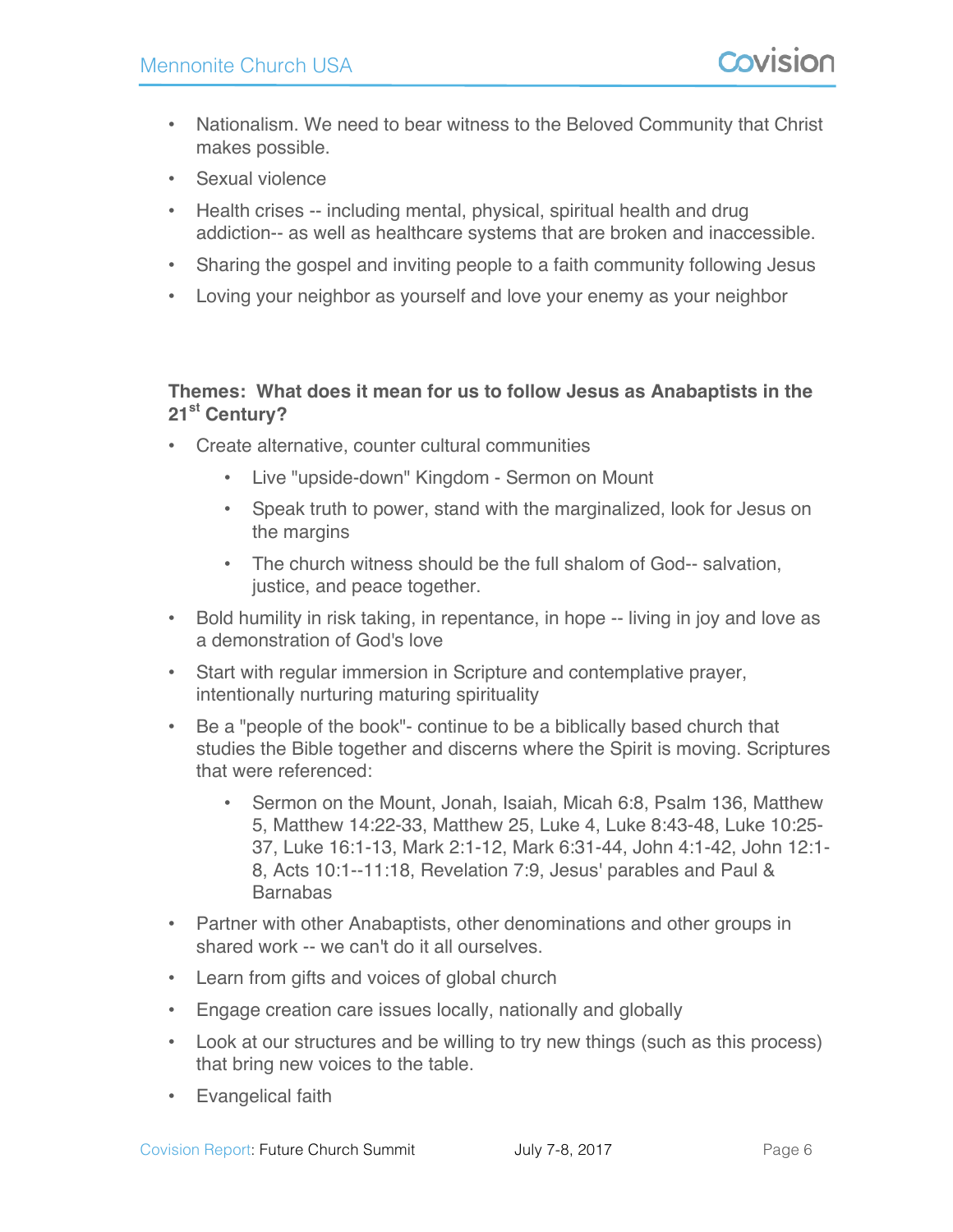- Restorative justice approach in our work places, prison systems
- Act locally -- build relationships and meet needs in our local context

#### **Themes: What do we gain with MCUSA?**

- Community provides a sense of belonging, connection, family and dear friends
- Access to resources such as education, experience, wisdom and professional development, stewardship, mission opportunities, camps
	- Print materials like Leader, bulletins, Hymnal resources, and Sunday school materials
	- Salary and benefits guidelines, MLI database, covenant of understanding, ministerial handbook
	- Leadership development resources through colleges and universities and denomination
- Anabaptist Vision, Identity & Heritage
- Pastoral support, accountability, and resourcing
- Greater awareness of the perspectives and needs of the diverse parts of our body that arent necessarily in local congregations
- Collective influence and impact
	- We have a bigger voice together to speak up on big issues (creation care, peace, missions )
- Like a marriage, some things would be easier to do on your own, but other things are done better even though there are some headaches along the way

## **Themes: Relating within a shared denomination**

- A federation of conferences where the denominational office:
	- Coordinates support for the ministry of congregations (where the Spirit leads local discernment)
	- Nurtures relationship among conferences and congregations
	- Organizes joint ventures that promote our vision
	- Rework our confession of faith (e.g. Mennonite World Conference seven shared convictions)
	- Empower young adult involvement